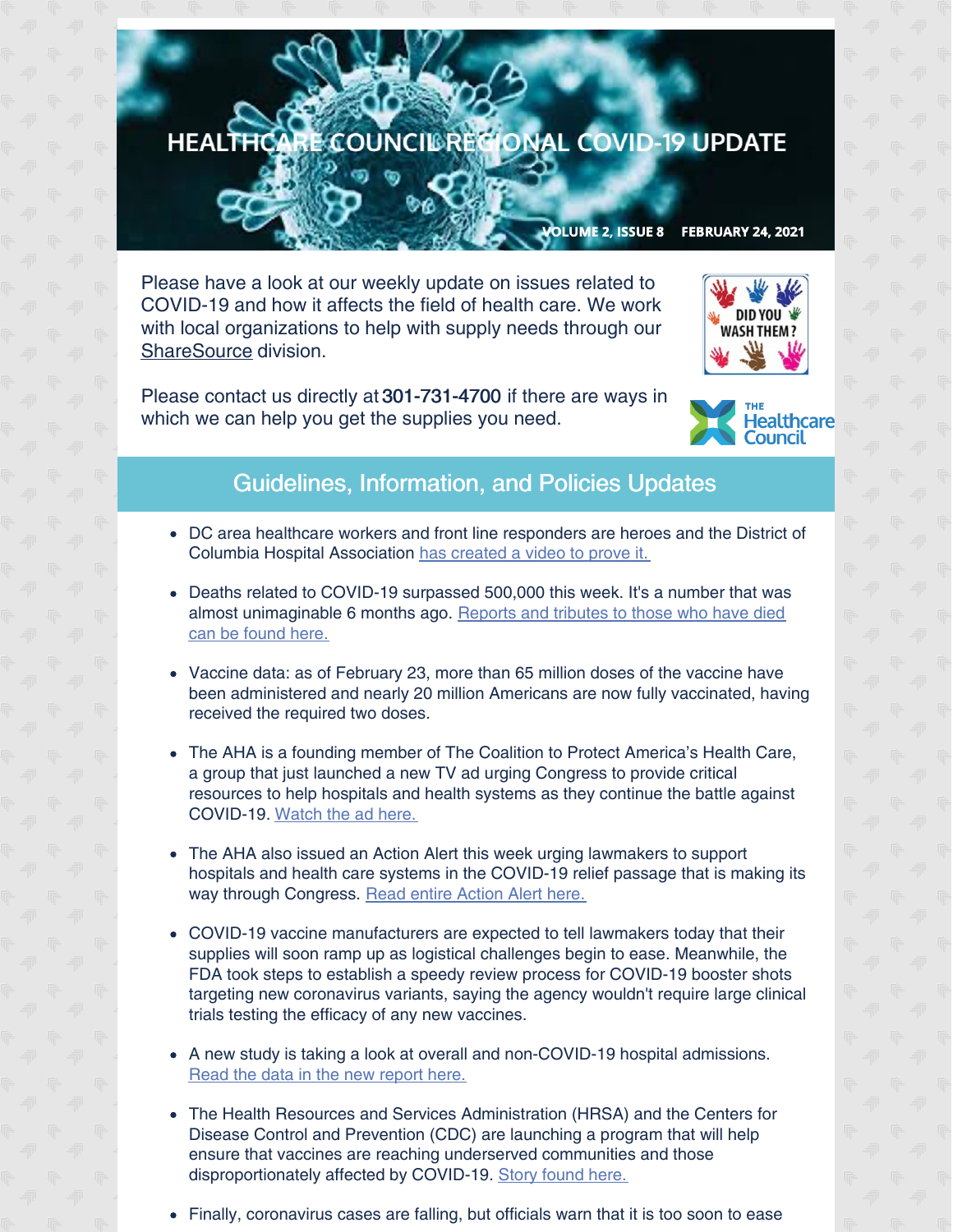most restrictions. Full story [here.](https://www.washingtonpost.com/local/coronavirus-decline-dc-maryland-virginia/2021/02/19/37bc7ca2-709e-11eb-85fa-e0ccb3660358_story.html)

## Education, Learning, and Resources

A look at some of the upcoming meetings and webinars in the weeks ahead.

- AHA: A peer-to-peer community of health care professionals dedicated to helping hospitals and health systems recover, rebuild and reimagine health care. Learning together for today, tomorrow and the future of health care. Join the Living Learning Network, a peer-to-peer community of health care professionals helping hospitals and health systems recover and reimagine health care during #COVID19 and beyond. To take part, [sign-up](https://www.aha.org/center/living-learning-network) here.
- 2021 Virtual Virginia Patient Safety Summit: Thursday, February 25, 2021, 9:30 am - 2:30 pm. Those interested in sharing safety and quality improvement initiatives can contact the summit organizers [here.](http://image.outreach.vhha.com/lib/fe3b11717164047c771576/m/1/f26eb079-7276-49c8-aa5d-ee56437d56bd.pdf)
- Medical Solutions Webinar: Thursday, February 25, 2021, 3:00 pm 4:00 pm. In this webinar presentation, Medical Solutions will discuss COVID's Butterfly Effect on Temporary Staffing: Practical Tips for Securing Talent. This webinar will explore the impact of increased nationwide demand for temporary clinical labor on local supply, pay rates, and traditional staffing models. Within this framework, participants will gain several practical takeaways to more effectively compete for talent during one of the sharpest labor market imbalances American healthcare has ever [experienced.](https://us02web.zoom.us/meeting/register/tZIscemuqzsqE9MxrKKVgc0UXTM5OEbzb7JK) Register in advance for this webinar meeting: Medical Solutions Webinar.
- A Roadmap to Eliminating Surgical Smoke: How Littleton Adventist Hospital Went 100% smoke-free: Thursday, February 25, 2021, 12:00 pm - 1:00 pm CT. The COVID-19 pandemic has underscored the importance of workplace safety in healthcare, and the operating room is no exception. Surgical tools that cauterize or vaporize tissue can create smoke that may contain toxic chemicals that masks don't filter out. On average, daily exposure to surgical smoke is equivalent to the team smoking 27-30 unfiltered cigarettes. Melony Prince, MSN, RN, clinical educator for surgical services at Littleton (Colo.) Adventist Hospital has played a key role in assisting hospitals to go smoke-free. [Click](https://go.beckershospitalreview.com/a-roadmap-to-eliminating-surgical-smoke-how-littleton-adventist-hospital-went-100-smoke-free?utm_campaign=Stryker_Webinar_2.25.2021&utm_source=email&utm_content=code1) here to join this live presentation, as Ms. Prince shares a roadmap to help guide other healthcare organizations through this process. Can't attend live? No worries, register now and we will send the recorded version for you to view at your [convenience](https://go.beckershospitalreview.com/a-roadmap-to-eliminating-surgical-smoke-how-littleton-adventist-hospital-went-100-smoke-free?utm_campaign=Stryker_Webinar_2.25.2021&utm_source=email&utm_content=code1) following the webinar! Register here at Beckers Hospital Review.
- CareClix Presentation: Monday, March 1, 2021, 12:00 pm 1:00 pm. The Healthcare Council and ShareSource are excited to bring to you a special presentation from [CareClix](https://careclix.com/). CareClix is a leading global telehealth solution. They offer a variety of telehealth technology and services for providers, organizations, and patients. [Register](https://us02web.zoom.us/meeting/register/tZ0tduioqj4pE9azynek21FwFpCu28wcfiHt) here. After registering, you will receive a confirmation email containing information about joining the meeting.
- Ascella Health Webinar: Tuesday, March 2, 2021, 3:00 pm 4:00 pm. Drive a Successful Specialty Pharmacy Strategy: Drive New Revenue, Ensure Access to Limited Distribution Drugs (LDD), Expand Infusion Capabilities, Control Costs for At-Risk rare-ultra orphan disease, and Enable Improved Clinical Care Services. With the specialty drug spend reaching above \$250 million annually and growing, is your pharmacy positioned to address the needs of your patients? Without an effective Specialty & Infusion Pharmacy strategy, health systems will be unprepared for its challenges. Register in advance for this meeting: Ascella [Webinar.](https://us02web.zoom.us/meeting/register/tZUud--srTovG92Ou96W6zs7Tou7DnKXfU6B) You will receive a confirmation email containing information about joining the meeting.
- 2021 AHA Leadership Summit and Virtual Conference: July 22-24, 2021, Nashville, TN. The 2021 AHA Leadership Summit and Virtual Conference will feature senior